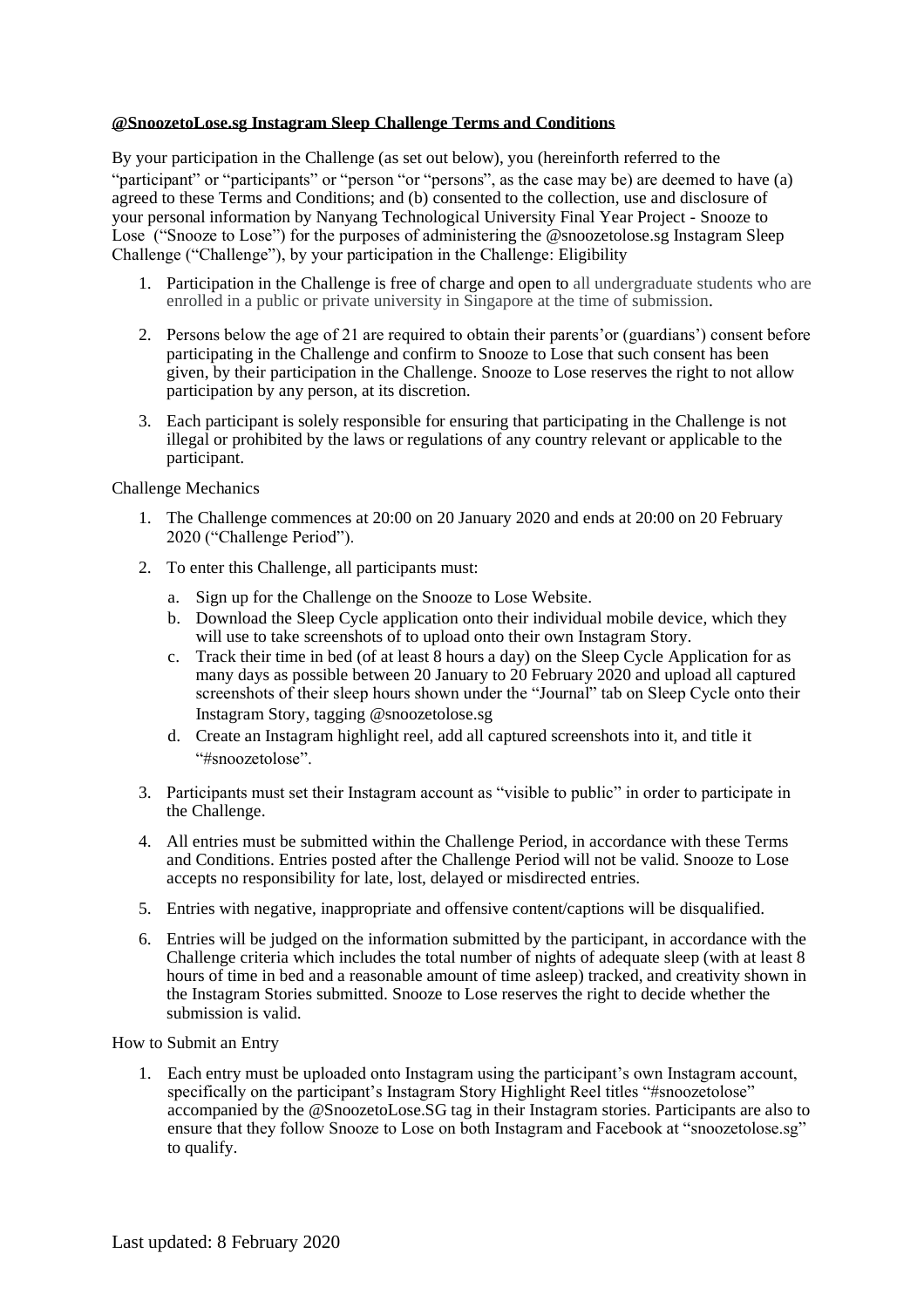2. By submitting an entry, the participant warrants and represents that (a) the submission of all captured screenshots of their tracked sleep on the Sleep Cycle application is original work which have not been previously published; (b) s/he owns all rights to the captured screenshots (c) the submission is not infringing or in violation of any intellectual property rights or proprietary rights of any third party, (d) the submission is not pornographic, obscene, defamatory, libellous, anti-social, seditious or in any way contrary to public policy in any way or in violation of any applicable laws of Singapore. Participants agree to indemnify and hold harmless Snooze to Lose from any third-party claims to the contrary.

## Prizes

- 1. The winning entries will be announced on 23 February 2020.
- 2. One grand prize entry, one second prize entry, one third prize entry and nine consolation prize entries will be chosen at the end of the Contest Period. The grand prize entry will receive one (1) Airpods Pro, the second prize entry will receive a 2D1N staycation at Hotel Soloha, the third prize entry will receive one (1) JBL Flip 5 Portable Waterproof Speaker (black colour). The consolation prize entries will receive either one (1) pillowcase pair or one (1) bolster case in any given colour.
- 3. Participants will be notified if they have been shortlisted as one of the winners, via Instagram® Direct Message. Winners must provide the information required for prize redemption, by the date indicated to them in Snooze to Lose 's Instagram® message to winners. Winners will then be notified of the prize redemption details.
- 4. Details of winners (including but not limited to Instagram handle and winning entry) will be published on the official Snooze to Lose Facebook and Instagram page.
- 5. All prizes must be collected by winners within two weeks of the date of the notice of prize redemption, failing which the prizes will be forfeited. Winners will be required to bring along their original University Student Identification Card upon collection of the prizes for verification purposes.
- 6. Prizes are strictly not transferable and cannot be exchanged for cash, credit or kind or for any reason whatsoever and howsoever arising. Snooze to Lose reserves the right to redistribute any unclaimed prizes to other participants and replace the prize with another prize of equivalent value.
- 7. Participants acknowledge that all prizes have been received in good condition at the point of prize collection. Snooze to Lose will not entertain any prize exchanges.
- 8. By accepting any prize, the winners agree to release Snooze to Lose and their affiliates, agencies, directors, officers and employees from any loss or damage arising from their use of prizes.
- 9. Snooze to Lose will not be responsible for any loss, claim or damage suffered or incurred in connection with the prizes and/or Challenge (including but not limited to any error in computing any transaction, any breakdown or malfunction in any computer system or equipment). To the fullest extent permitted by law, Snooze to Lose excludes: (a) all conditions, warranties and other terms which might otherwise be implied; and (b) any liability for any direct, indirect or consequential loss or damage incurred by any participant in connection with this Challenge. This shall not be deemed to exclude or restrict liability for death or personal injury resulting from the negligence of Snooze to Lose. Snooze to Lose does not accept liability for entries or prizes lost, damaged or undelivered, nor does it accept any liability for technical or communication errors of any kind.

## General

1. The Challenge is in no way sponsored, endorsed or administered by, or associated with, Instagram®.